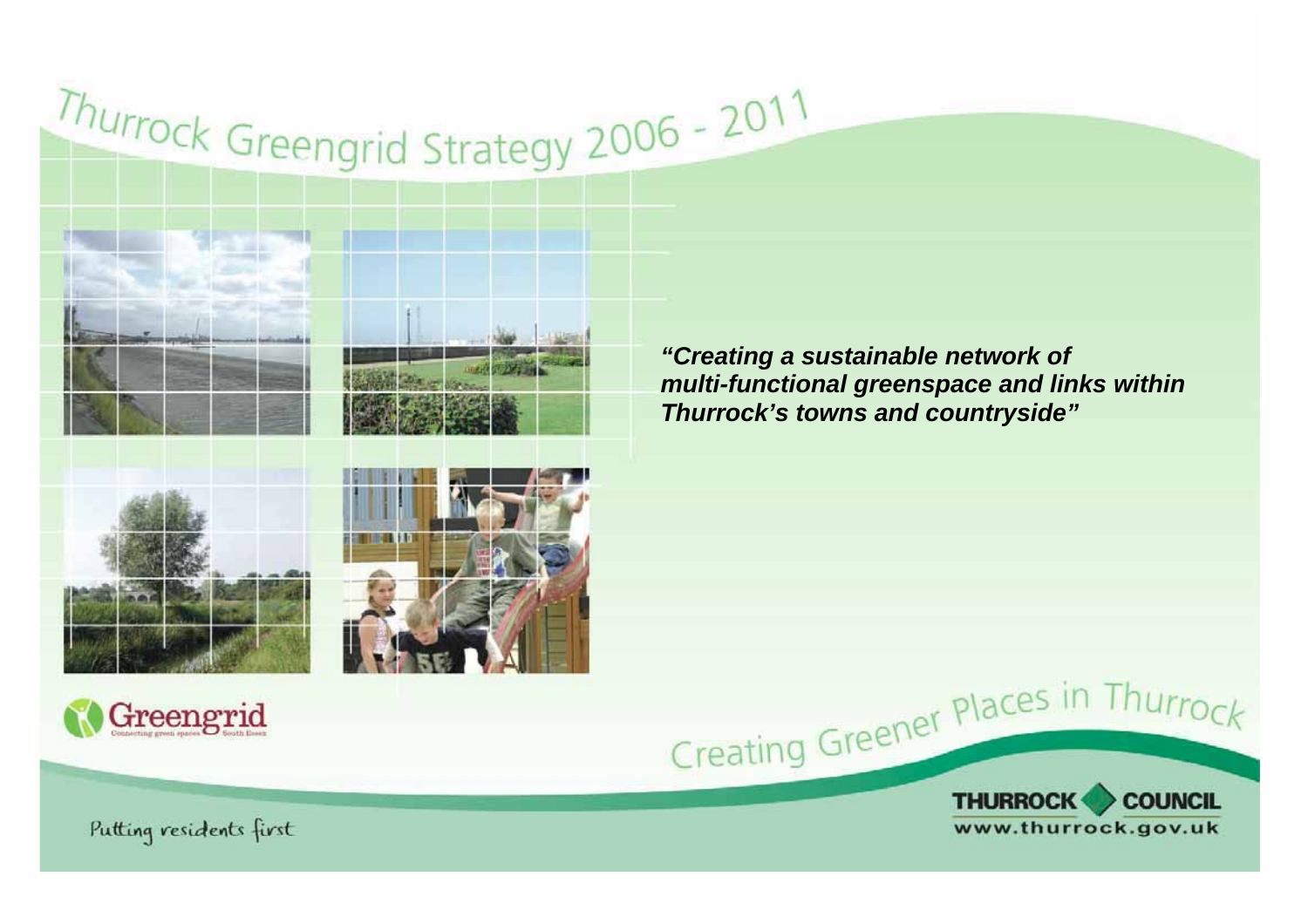# **THURROCK GREENGRID**

Thurrock Greengrid is a forward-thinking partnership approach to planning, design and management of multi-functional green infrastructure across Thurrock. The Greengrid aims to achieve the following vision:

## *"Creating a sustainable network of multi-functional greenspace and links within Thurrock's towns and countryside"*

The existing open space and natural environment assets of the borough, along with the present and future needs of the residents of Thurrock, have been considered in developing the vision and aims of the Thurrock Greengrid. Through working in partnership with key organisations and initiatives operating in the borough, and neighbouring boroughs Havering, Basildon and Castle Point, Thurrock Council expects the Greengrid to achieve the following aims:

- Create high quality, multifunctional green space to meet the needs of the current and future communities.
- Green urban areas on the doorstep and link them with the wider countryside through a network of green spaces, and to improve access to open space in line with Thurrock's open space standards.
- Promote a network of footpaths, cycle paths, and green transport options that encourage healthier living.
- Conserve and enhance international, national and locally important biodiversity assets, and to create new assets.
- Create an inclusive network of open spaces and green links that can be enjoyed by all members of the community.
- Create an accessible and vibrant riverfront.
- Provide a network of accessible, child friendly, inspiring and multi-functional open spaces.
- Enhance Thurrock's important heritage, with the creation and enhancement of green infrastructure.
- Secure delivery of a greenspace network for managing flood risk, adaptation to climate change, creation of renewable energy infrastructure and local food production.
- Enhance the perception of Thurrock as a place to live and work, and improve the key features of the landscape to provide a 'sense of place'.

# **WHY IS A GREENGRID NEEDED?**

The common aim of Greengrid strategies is to strengthen the character and function of the landscape, creating a vibrant and dynamic green landscape that connects the town and countryside, celebrating the strength and diversity of local culture, and the built and natural heritage. The need for a Greengrid in Thurrock has been identified in relation to a number of key drivers. These are: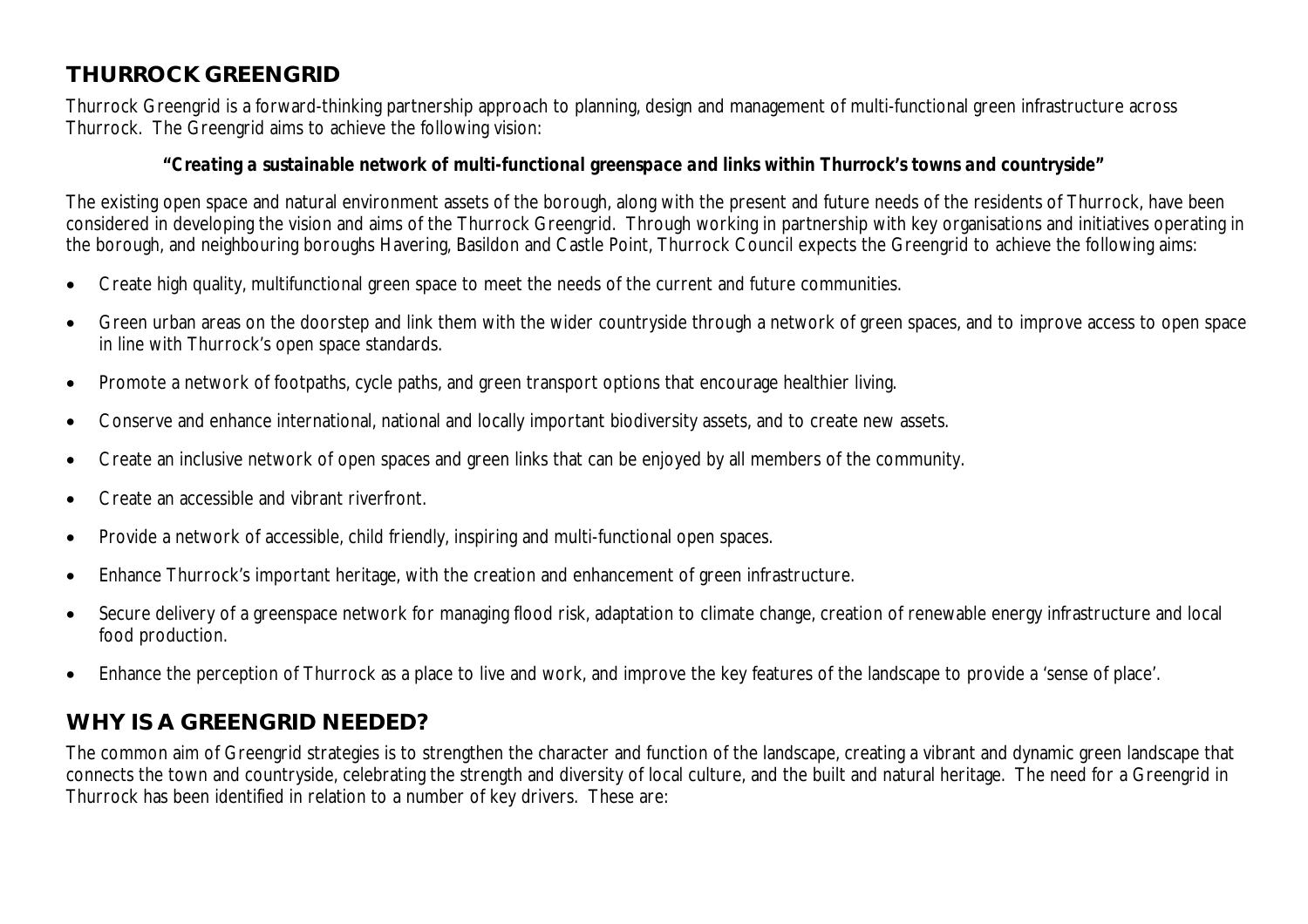- The proposed increase in urban development and in population as part of the Thames Gateway Growth Area.
- The need for adaptation and mitigation for climate change and increased flood risk.
- Poor use of, or access to, existing green space.
- Existence of major barriers (such as major roads) to movement of people and wildlife through the borough.
- Deficiency of accessible open space in some parts of the borough.
- The role of good quality greenspace in attracting business and investment in previously degraded areas, and in providing a sense of pride and place.

The creation of Greengrid is supported by both national and local policy and strategic plans, including the Sustainable Communities Plan Greening the Gateway Plan, the newly published Thames Gateway Interim Plan, the draft East of England Plan and the South Essex Greengrid.

Greengrid was introduced as an environmental concept within Regional Planning Guidance for the Thames Gateway in RPG 9a in the mid-1990's as a means to enhance greenspace networks and the environmental image of the area. The Greengrid concept was developed through the South Essex Greengrid Strategy, which was published in 2005 by a partnership comprising Thurrock Council and other local authorities, statutory and non-statutory environmental bodies and the East of England Development Agency. The strategy sets out a vision for the Greengrid in the Thames Gateway South Essex region and **proposes a range of green infrastructure elements for Thurrock** and the wider sub-region.

The South Essex Greengrid in 2005 is supported by the government's 2005 'Greening the Gateway' strategy, and combined with a review of policy through the Local Development Framework process, the need has arisen for Thurrock to develop its own local Greengrid. Reflecting the South Essex Greengrid, the Thurrock Greengrid provides a much finer grain framework, based on field research and local knowledge gained through consultation. At a local level, this strategic approach will inform policy development within the Local Development Framework, the local development plan, and the strategy itself may be considered for adoption as a Supplementary Planning Document.

Key sites for creation and enhancement of green infrastructure assets as part of the Thurrock Greengrid are shown in **Figure 1**. Further information on open space deficiency and biodiversity assets within the borough are shown in **Figures 2 & 3. Figure 4** provides an example of how the principles of the Thurrock Greengrid could be applied in practice.

Three key pieces of research informed this document, the **Open Space Strategy**, the **Biodiversity Study** and the **Green Infrastructure Framework Plan**. The original documents including text and mapped information on Thurrock's existing environment are available in full on the Thurrock Council website.

"Successful partnership working will be the key to turning Europe's largest collection of brownfield sites into a world-class model of sustainable development with a living landscape at its heart" - Terry Robinson, Natural England, on the regeneration of the Thames Gateway in *'Delivering a new urban fringe'*, 2006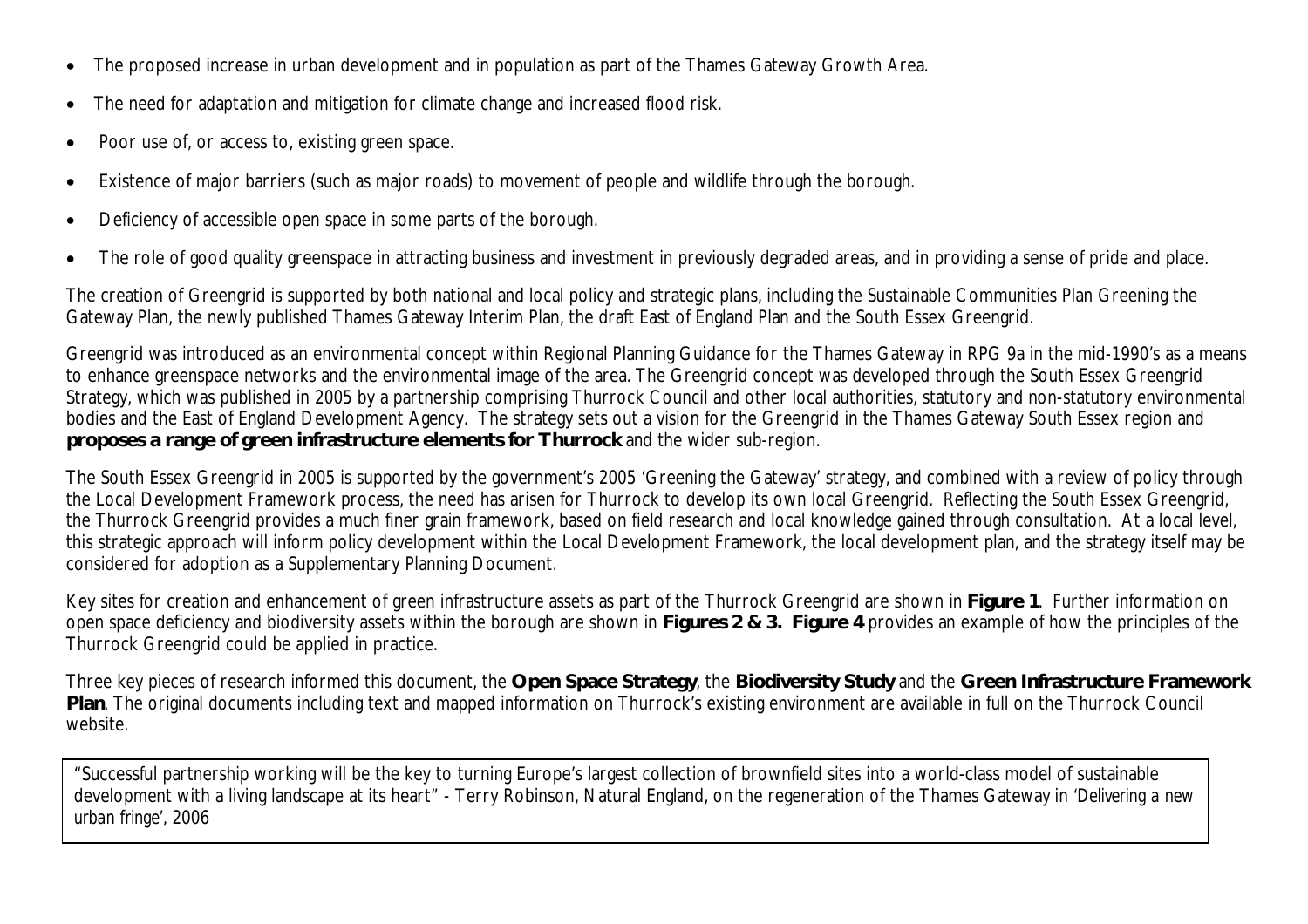## **GREENGRID OPPORTUNITIES MAP**



**Figure1** shows the Strategic Greengrid Opportunities identified through the Thurrock Greengrid studies. These opportunities reflect the findings of both field work and consultation. Local level studies and partnership working will be key to the realisation of these opportunities in Thurrock.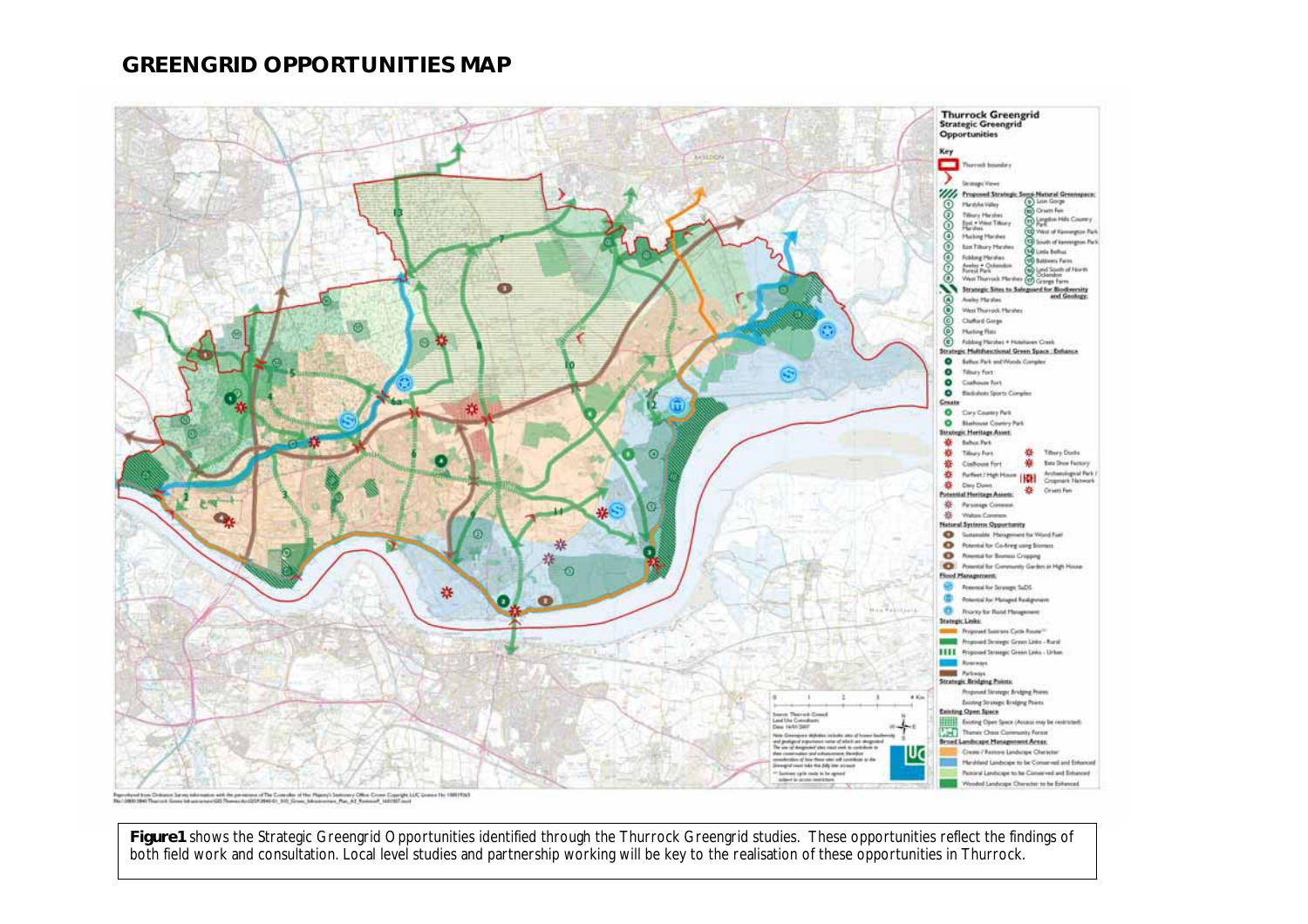## **TYPES OF GREEN INFRASTRUCTURE IN THURROCK**

**Strategic Multi-functional Greenspace**: Sites which should be managed to provide multi-functional greenspace

**Strategic Semi-natural Greenspace**: Sites which should be managed as semi-natural greenspace

**Strategic Bridging Points:** Location with strategic need to overcome barriers to movement

**Parkways:** Main transport routes to be widened, where there is a need for environmental enhancement

**Strategic Green Links:** Strategic walking/cycle routes to link communities to open spaces and other strategic assets

**Riverways:** Main rivers with potential for biodiversity and recreation, plus other benefits such as flood management.

**Potential for Local Multi-functional Greenspace:** Sites which may have potential to become open space assets

**Strategic Heritage Assets:** Sites with heritage value and potential for additional interpretation and promotion

**Landscape Management Areas:** Additional guidance on the character of future green infrastructure in Thurrock

**Strategic Biodiversity Assets**: Designated sites which are priorities to safeguard

**Flood Management Opportunities:** Opportunities for strategic flood management

**Natural Systems Opportunities:** Areas with potential to be managed in a sustainable way

**Local Wildlife Sites:** Sites identified through the Biodiversity Study to be designated as Local Wildlife Sites

**Strategic Views:** These are identified opportunities to promote, enhance and protect existing views



"Successful, thriving and prosperous communities are characterised by streets parks and open spaces that are clean, safe and attractive – areas that local people are proud of and want to spend their time in" - Deputy Prime Minister John Prescott in '*Living Places: Greener, safer, cleaner'* ODPM, 2002

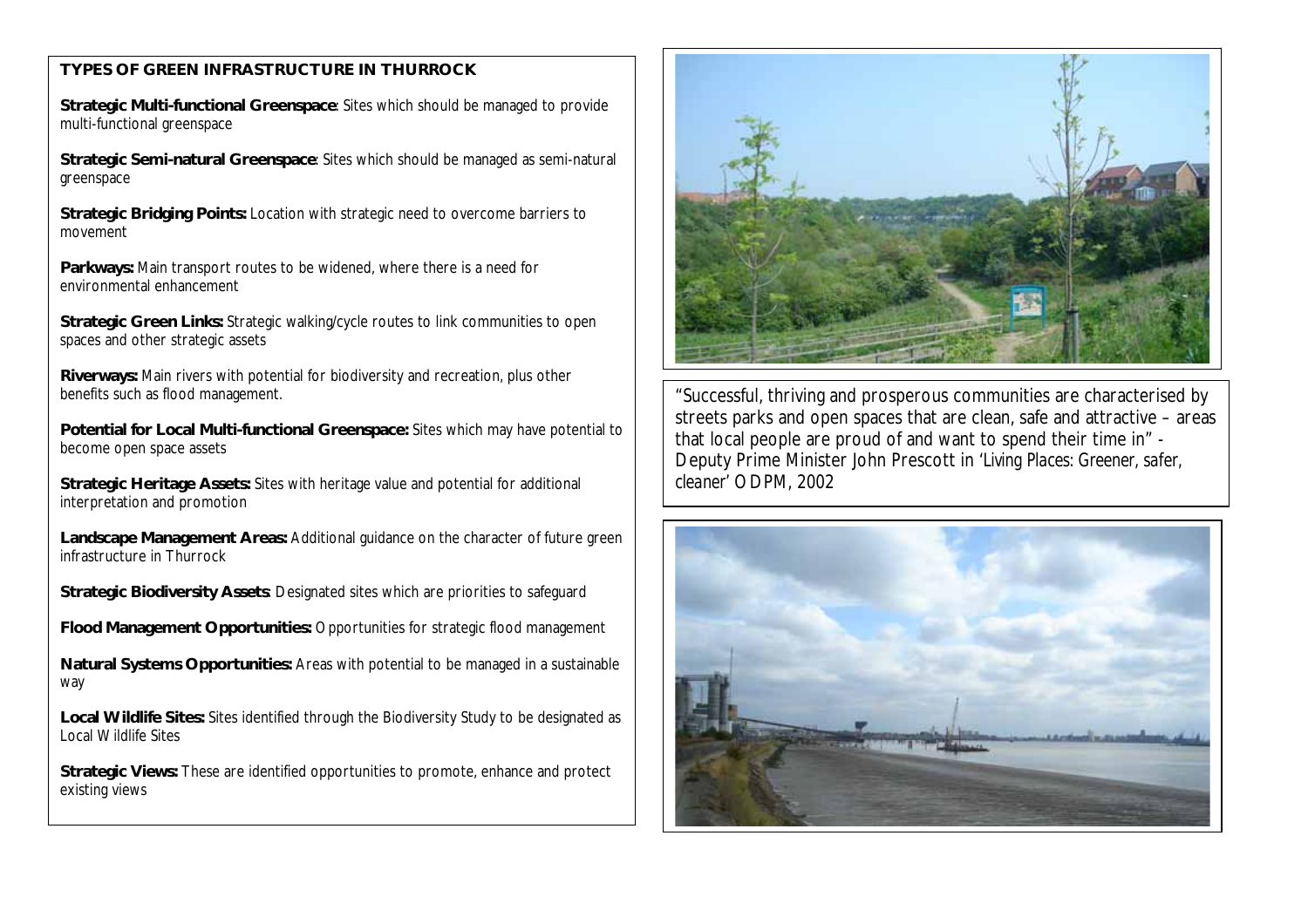





## **GREENGRID PRINCIPLES**

All the Greengrid principles have been developed to ensure best practice is followed in implementation of the Greengrid and other similar work within Thurrock. These principles have been developed through:

- identification of local priorities through the review of key local plans and strategies;
- review of national green infrastructure guidance to ensure best practice is followed;<sup>1</sup>
- consultation with experts to help identify the key issues within Thurrock.

## **Overarching principles**

Creation and enhancement of the Greengrid should:

- x Promote, enhance and celebrate the special character of Thurrock through conservation and enhancement of its biodiversity, townscape, landscape and historic character.
- Deliver multi-functional enhancements to the Greengrid network through new development in areas of opportunity and need.
- Create new greenspace that links to other community facilities, reflects local character and heritage, and incorporates urban green infrastructure.
- Seek to adapt to or mitigate the impacts of climate change and increased flood risk
- Protect the integrity and functioning of natural systems (hydrology, soils, bio and geo-diversity) and seek to improve it wherever possible through both development and sustainable management systems.
- Deliver naturalistic strategic flood management elements, such as SuDS, water storage or other features wherever possible.
- Provide opportunities for skills development, education and life-long learning.
- Involve the community in the design and management of Greengrid to encourage sense of place and pride.
- Seek to deliver sustainable development objectives.
- Contribute to an accessible and vibrant river frontage.
- Enhance access to existing open space where needed.

These principles should be applied in all planning, design and management of green infrastructure, for the opportunities suggested in this document, and for other green infrastructure and open space management in the borough. The principles should be referred to by council officers, organisations and developers and others working with green infrastructure in Thurrock. The anticipated Thurrock Developer Guidelines for Green Infrastructure will provide advice on application of these principles in development and green infrastructure management in Thurrock. **Figure 4** provides an example of the application of the Thurrock Greengrid principles at a local level.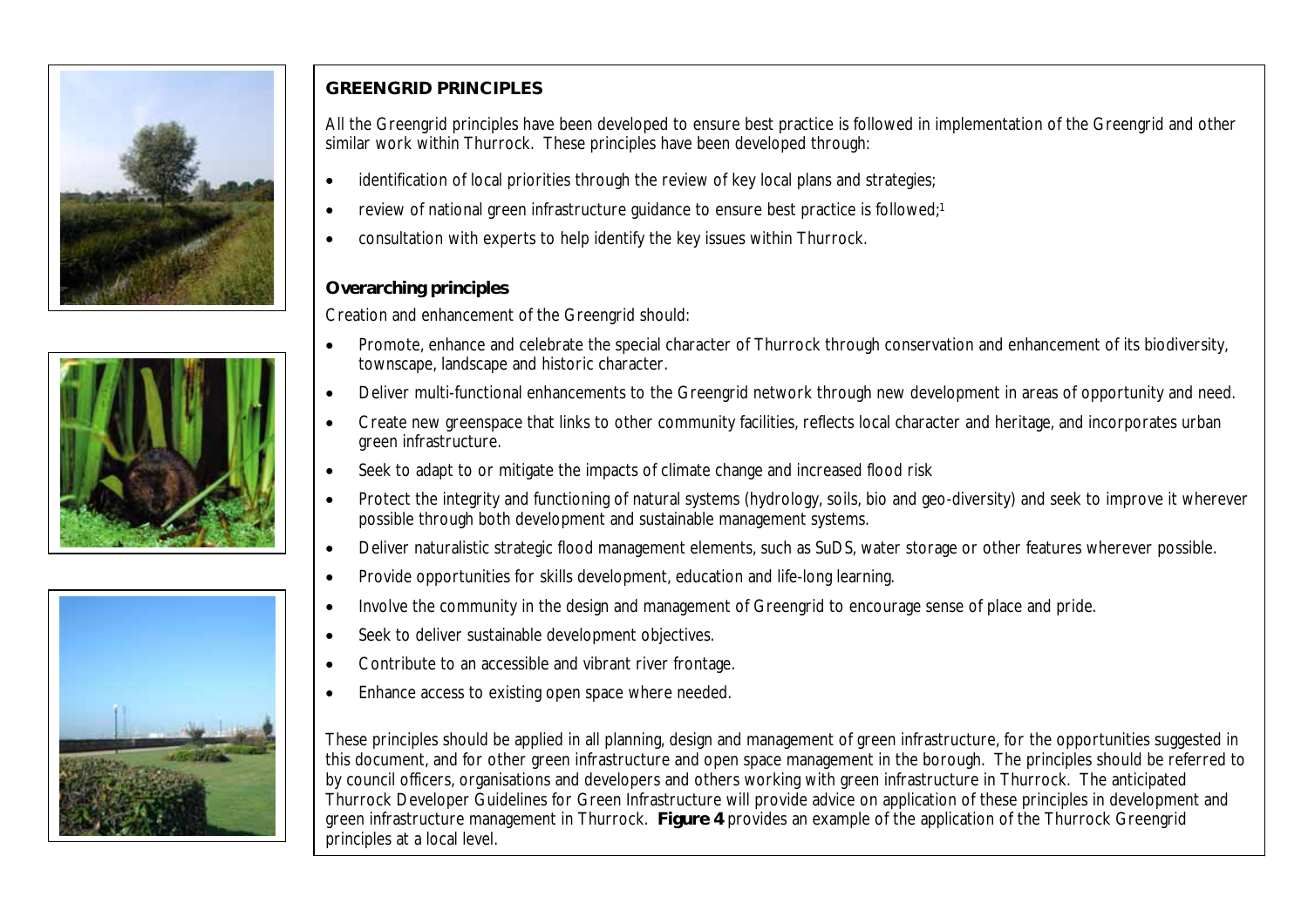# **STRATEGIC CONTEXT FOR THE GREENGRID**

Thurrock Greengrid is not an isolated approach, and the proposed Thurrock Greengrid overlaps and connects with other sub-regional green infrastructure frameworks, primarily the South Essex Greengrid. The Greengrid within Thurrock also overlaps with the Thames Chase Community Forest in the north and west of the borough, and the Green Arc which extends out from London and encompasses the north western area of the borough. Thurrock Greengrid gives expression to the aspirations of these partners programmes, and of the community strategy for Thurrock.

The challenge is to enhance the existing green infrastructure and create 'Green Grids' of locally distinct open spaces connected by footpaths and cycleways - '*A summary of Valuing the Gateway's Greenspace seminar'*, Greening the Gateway Partnership, 2005

"85% of people feel that the quality of public space and the built environment has a direct impact on their lives and on the way they feel." **'***Streets of shame. Summary findings from 'Public attitudes to architecture and the built environment'* CABE, 2002

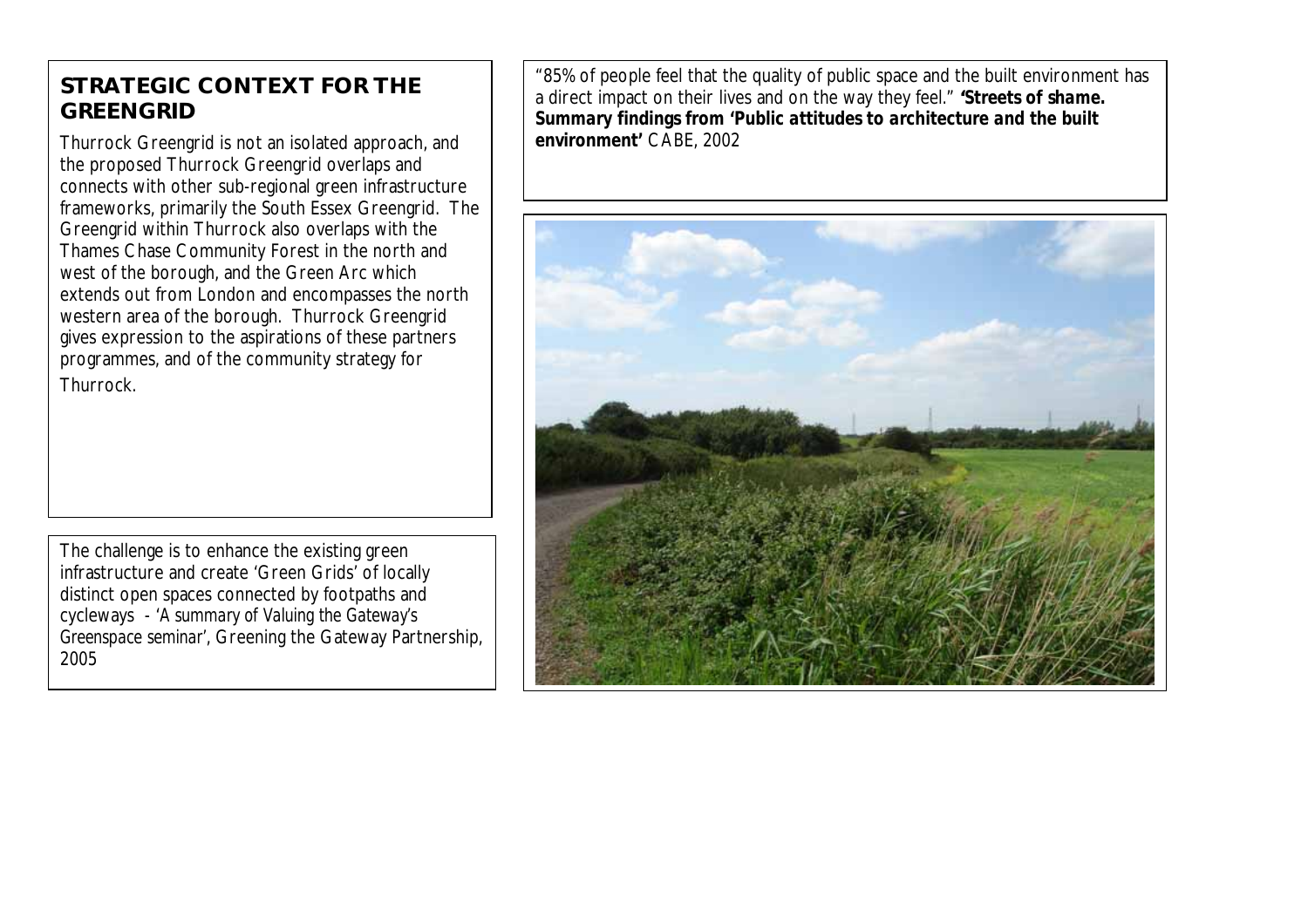## **GREEN INFRASTRUCTURE FRAMEWORK PLAN**

#### **Approach**

- The broad aims of the Thurrock Green Infrastructure Framework Plan (GIFP) were to identify and map the sites and features that make up green infrastructure within Thurrock, and to identify potential for new and enhanced assets in order to improve the functionality of the Thurrock Greengrid.
- The proposed green infrastructure network is designed to complement the open spaces identified in the Thurrock Open Space Strategy through connecting sites and enhancing existing assets.
- A combination of desk-based research and field work were used.
- A consultation workshop with stakeholders was undertaken to gather feedback on the opportunities.

## **Outcomes**

The main outcome of the green infrastructure work was a set of opportunities for the creation and enhancement of green infrastructure features within Thurrock. Alongside these specific opportunities, a set of principles were developed, the purpose of which is to guide the planning, design and management of green infrastructure in Thurrock, and should be referred to by planners and developers, as well as council officers and managers of green space. The Green Infrastructure Framework plan also provides some outline guidance on key issues to be considered when prioritising open spaces and green infrastructure schemes for investment and management. The green infrastructure opportunities identified across the borough can be seen in Figure 1. The figure shows opportunities for creation and enhancement of open space and green infrastructure assets as identified through the study. The Greengrid Partnership should also be aware of any new opportunities which may arise.

The green infrastructure principles were developed under the following broad headings:

- Recreation and access
- Biodiversity
- Landscape, townscape and 'sense of place'
- Heritage, archaeology and cultural assets
- Flood and water management
- Community cohesion
- Natural systems
- Urban greenspaces
- New development and infrastructure



"For a borough rich in business and industrial activity, Thurrock has a surprising wealth of natural resources. 70% of the borough is designated as green belt land." *The Blue Book, Thurrock Thames Gateway Development Corporation.*

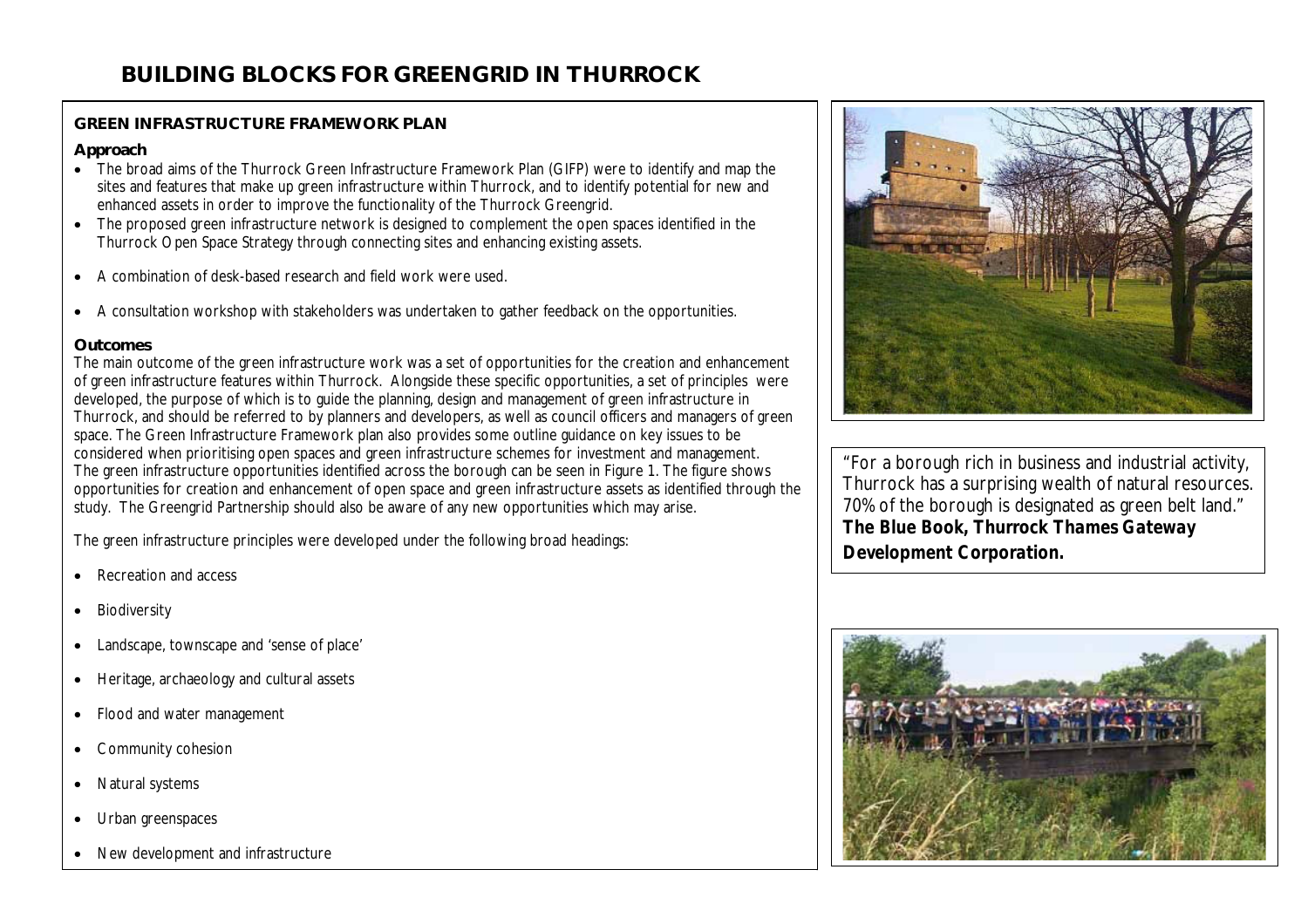# **BUILDING BLOCKS FOR GREENGRID PROCESS**

## **IMPROVING THURROCK'S OPEN SPACES**

- The Thurrock Open Space Strategy was carried out by Thurrock Council in accordance with Planning Policy Guidance (PPG) Note 17 on Planning for open space, sport and recreation.
- The Strategy assesses deficiency in open space in the area, identifies priorities for the creation of high quality open space for the current and future population of Thurrock.
- The Open Space Strategy research consisted of two broad areas of work, the community consultation and the audit of provision.

## **Community Needs Assessment**

- The community needs assessment was undertaken in order to determine the distance residents would be willing or able to travel to visit open space. The findings of the research were translated into distance thresholds to act as an accessibility standard. The distance thresholds identified and applied in Thurrock are shown in **Table 1**.
- The residents of Purfleet, Grays and West Thurrock were those who voiced least satisfaction with the current open space provision, whilst residents of Aveley, South Ockendon and rural area were the most satisfied.
- A third of the population visit their park at least once a week, but 25% of the community never visit any parks.
- 73% of people who use parks and gardens feel that the open space contributes positively towards the community.
- The open space thresholds demonstrate that all urban areas of Thurrock are deficient in some type of park, and most of Thurrock is deficient in natural and semi-natural open space.

## **Audit of provision**

- An audit of all open spaces within Thurrock was undertaken in order to determine the quality and value of every existing open space. This was assessed in order to prioritise restoration and management work in the borough. In accordance with CABE best practice guidance, the open spaces which were of high value but low quality were prioritised for investment and management.
- Through undertaking open space research in line with the PPG17, Thurrock Council was able to develop robust open space standards on quality, quantity and accessibility, as set out in Table 1. The Open Space Strategy includes further details on each of these, and also includes standards for each open space category.

# **ENHANCING THURROCK'S BIODIVERSITY**

#### **Approach**

- Thurrock's existing and potential biodiversity resource has been researched through the Thurrock Biodiversity Study.
- The aim of the Biodiversity Study was to evaluate the existing network of local wildlife sites as part of the review process for the LDF.
- In 1992 a survey was undertaken to identify Thurrock's most important wildlife sites for designation as Sites of Importance for Nature Conservation (SINCs). This study has reviewed the previous sites and assessed other sites in the borough for biodiversity importance.
- In addition to the site assessment, consideration has been given to the existing and potential wildlife corridors within Thurrock, and features which may act as barriers to movement of species around the borough.

## **Outcomes**

- The location of all Local Wildlife Sites, as identified through the Biodiversity Study, are shown in Figure 2. This document also provides some recommendations on the future management of Local Wildlife Sites to conserve and enhance biodiversity.
- Detailed description of important habitats and species within the borough can be found in the Thurrock Biodiversity Action Plan and the Thurrock Biodiversity Study.
- Mapped information on habitat clusters within the borough and barriers to movement of species around the borough can also be found in the Thurrock Biodiversity Study.

"Extraction of chalk, clay, sand and gravel and brick-making has played a significant role in re-shaping the natural landscape. Many attractive wildlife habitats today are the result of nature reclaiming abandoned sites". *The Blue Book, Thurrock Thames Gateway Development Corporation.*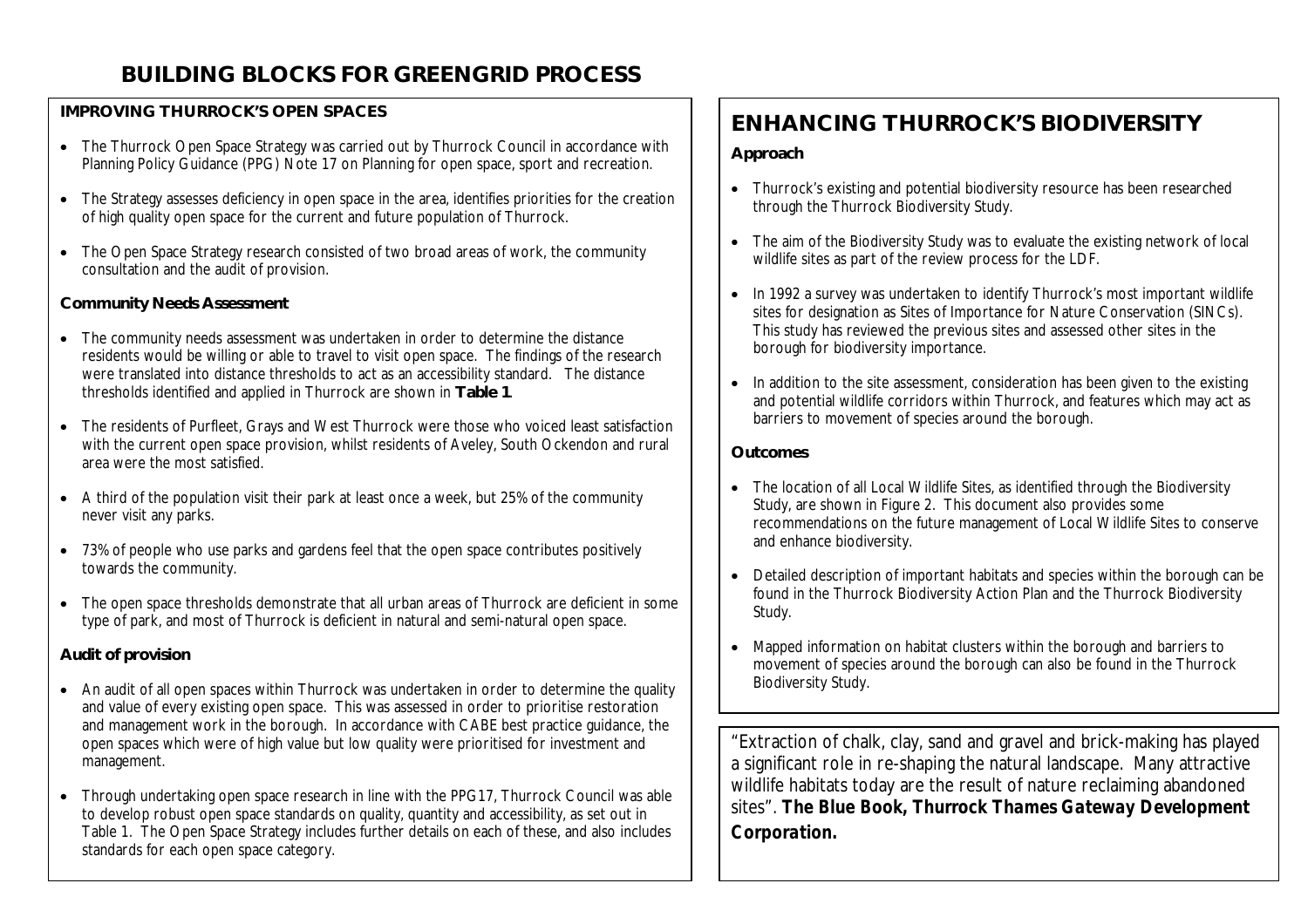## **OPEN SPACE**



**Figure 2** shows the potential to alleviate deficiency in the 'parks and gardens' open space category within Thurrock. This map is meant to be illustrative only.

The areas shaded in red indicate the areas across Thurrock that are deficient in one or more types of park. The areas shaded orange and green indicate the areas where deficiency could be alleviated through the creation and extension of new parks at a number of sites identified as having potential for open space creation.

There is potential to alleviate much of this deficiency through investment and management of the strategic and local open spaces as identified by the Thurrock Greengrid. Similar deficiency in other open space categories including natural and semi-natural greenspace and amenity greenspace can also be achieved through implementation of the Greengrid. This is a strategic analysis and a detailed site assessment would need to be completed prior to identification of these sites as suitable sites for creation of open space.

Note: Definition of Open Space also includes areas of water accessible for recreation or access.

**Open space and recreation principles** The planning, design and management of green infrastructure in Thurrock should:

- Ensure the creation of new open spaces in areas of open space deficiency as a priority.
- Design and manager new open space to deliver enhanced biodiversity assets.
- Enhance access to existing open space where needed.
- Promote attractive and safe public rights of way with effective signage.
- Promote a network of recreational access routes that can be accessed from to promote healthy living and sustainable transport choices (See Local Green Links).
- Ensure that new public access routes reflect those identified in the Thurrock Public Rights of Way Improvement Plan.
- Ensure a feasibility study is undertaken to inform routes for new public rights of way.
- Help overcome barriers such as roads or other infrastructure which limit access to strategic open spaces.
- Incorporate well-designed and appropriate visitor facilities, cultural and educational activities to increase the appeal of the site.
- Refer to Open Spaces Strategy and best practice guidance for green space for quality criteria for new and enhanced open space.

## **Table 1: Open Space Standards (Parks and Gardens)**

| Quantity      | 0.7 Ha per 1000 population                                                                                                                                                                                                                                                 |
|---------------|----------------------------------------------------------------------------------------------------------------------------------------------------------------------------------------------------------------------------------------------------------------------------|
| Quality       | There should be no obvious signs of graffiti & vandalism.<br>٠<br>All parks should have signage that is specially designed<br>There should be no poor quality facilities provided in parks<br>٠<br>The main landscape feature of a park to be maintained in good condition |
| <b>Access</b> | Community Park – 1km (Walking time: 15 minutes)<br>Local Park - 0.7km (Walking time: 10 minutes)<br>Satellite Park - 0.4km (Walking time: 5 minutes)                                                                                                                       |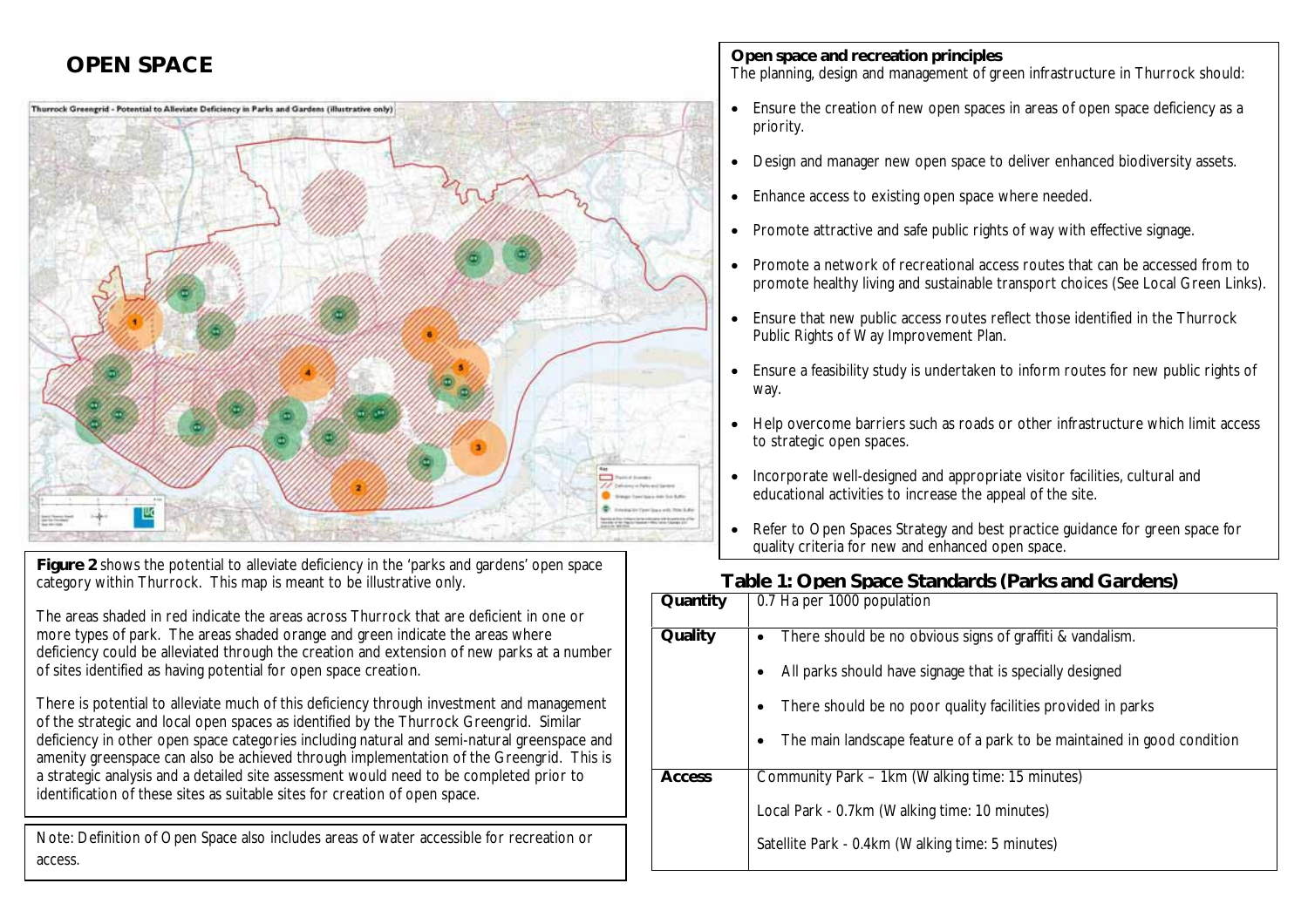# **BIODIVERSITY**



## **Biodiversity principles**

The planning, design and management of green infrastructure in Thurrock should:

- Deliver new and enhanced sites for bio-diversity through development.
- Promotion and enhancement of the special character of Thurrock through enhancement of its biodiversity.
- Ensure the ongoing protection and management of 'Strategic sites to safeguard for biodiversity'.
- Increase robustness of biodiversity assets by creating new semi-natural greenspace around existing assets.
- $\bullet$  Reflect and incorporate the biodiversity priorities outlined in the Thurrock Biodiversity Action Plan.
- Reflect the recommendations of the Thurrock Biodiversity Study in regard to specific sites.
- Refer to the findings of Buglife's "All of a buzz in the Gateway" survey of brownfield sites to identify and conserve the important invertebrate species on sites.
- Create new areas of biodiversity importance through the use of native species and traditional countryside management approaches.



**Figure 3** (above) shows biodiversity assets and opportunities identified through the Greengrid. This incorporates the proposed Local Wildlife Sites as defined through the Biodiversity Study, and the strategic sites to safeguard for biodiversity and proposed strategic semi-natural greenspace as defined through the Green Infrastructure Framework Plan.

There is potential to link most of these sites through the creation and enhancement of the Strategic Green Links and Riverways network, as also shown on the map above. This maximises the potential for a network of inter-linked habitats which overlap the open space network proposed in Figure 1 above. Effective management for biodiversity should be a priority of all the sites identified in Figure 3.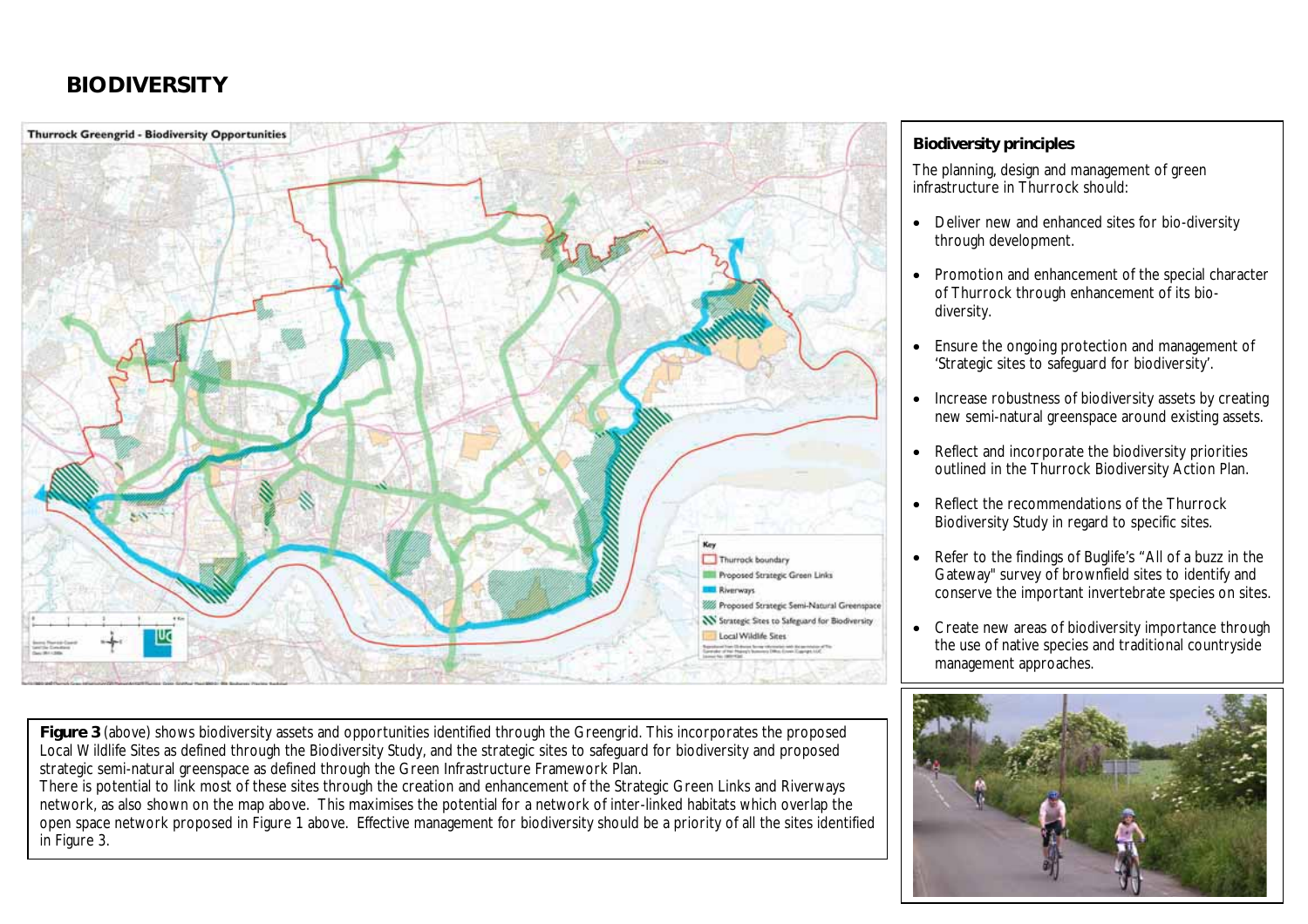

## Making it happen: Thurrock Greengrid in practice

Figure 4 (above) provides an example of how the Thurrock Greengrid principles could be applied at a local level. The example below is a theoretical case study of the application of the Greengrid principles to the area, and local level research would need to be carried out before implementing any proposals in practice. The plan is designed to provide insight into how the Greengrid principles can be applied at a more detailed level than shown in the strategic figures above. Primary functions only are indicated but all sites have the potential to be multifunctional.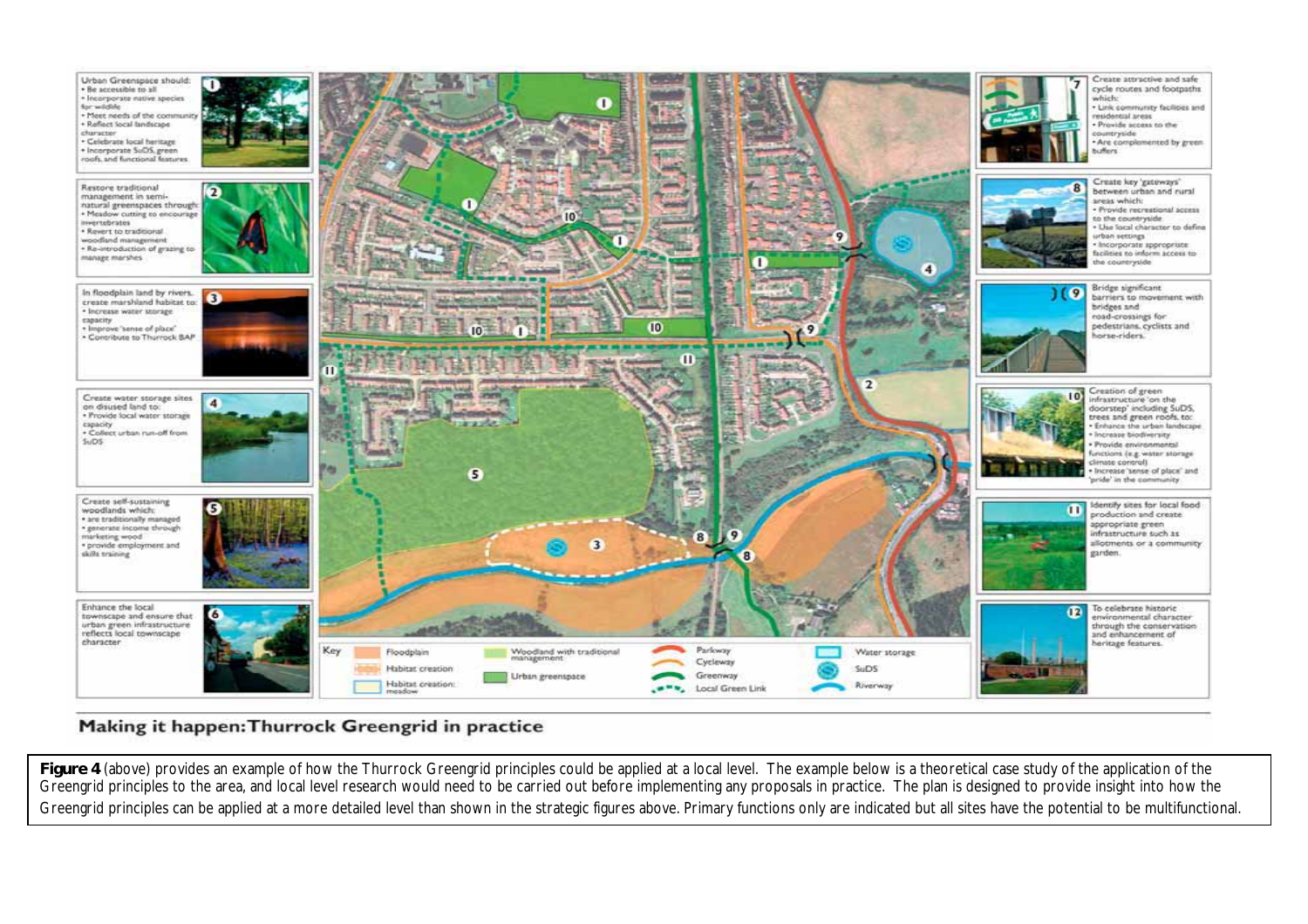# **IMPLEMENTATION OF THE GREENGRID**

## **Current management approach**

Historically, planning and management of green spaces within Thurrock has been undertaken by the council and greenspace organisations on a site by site basis. Broader environmental issues within Thurrock are now being considered by the Environment Board (of which the Greengrid forms one Action group). In addition to the council, there are a number of voluntary organisations who contribute to open space and biodiversity management within Thurrock. The most prominent organisations operating within the borough are the Essex Wildlife Trust, the RSPB and Thames Chase Community Forest. A new Groundwork South Essex has also recently been set up that is already contributing to this process.

There is a need for a strategic approach to managing and funding improvement of the greenspace resource across the borough. The Greengrid concept offers such a strategic approach through consideration of the resource at a borough-level and prioritising investment and management accordingly.

## **Proposed approach to management**

In order to ensure effective implementation of the Greengrid in Thurrock, the Council wishes to work in partnership with greenspace organisations and land managers. There are several management options available, including management through the Council or creation of an independent trust to oversee management.

The preferred management approach for the Thurrock Greengrid involves support of the current action group by a partnership group, comprised of representatives of relevant organisations in the borough, and stakeholders such as community representatives and land managers. In order to implement the Greengrid, this partnership group would undertake additional research and consultation towards a detailed action plan for the sub-area. This would ensure a clear approach which is backed by stakeholders, and to allow planning for long-term funding revenue to maintain green infrastructure. At project level, it is anticipated separate sub-groups may be generated based on the landscape management zones identified in the Green Infrastructure Study or around the six Masterplan areas as defined by the Thurrock Thames Gateway Development Corporation. This would allow actions towards the Greengrid to be implemented alongside development and land management, and may also facilitate access to planning gain funding from key developers.



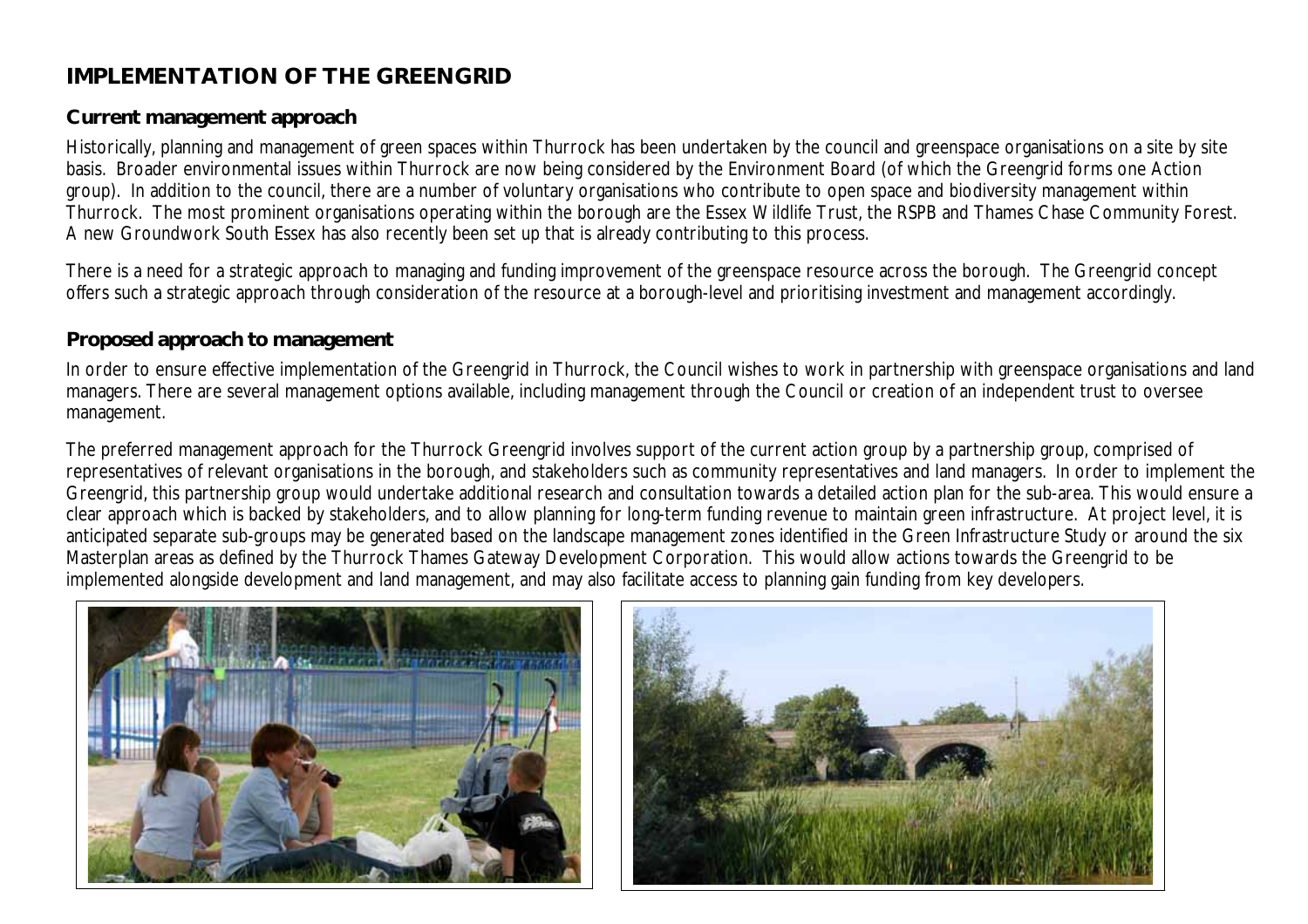#### **Funding models**

CABE Space has identified eight funding models for urban green space:

- $\bullet$  Traditional local authority funding a stable source of income within a strategic setting but only fixed on an annual basis and hard to ringfence.
- $\bullet$  Multi-agency public sector funding builds partnerships and can produce better value for money but funds often only one-off.
- Taxation initiatives quality green space enhances property values but English local authorities have limited autonomy to impose additional tax.
- $\bullet$  Planning and development opportunities can be a steady funding stream that establishes public/private goals but only available as part of new development and there is competition from other infrastructure.
- Bonds and commercial finance significant source of capital free from usual local authority restrictions but needs to generate financial return and use by English local authorities is currently restricted.
- $\bullet$  Income-generating opportunities through licensing, franchising, sponsorship, entry fees, charges and fines. Could include shops, cafes, sports facilities, building hire/rental, car-parking.
- $\bullet$  Endowments the interest gained on investments in assets such as property or the stock market.
- Voluntary and community sector involvement brings community 'ownership' and can access funds that local authorities cannot.

#### **Proposed Greengrid Sub-areas:**

- Purfleet:
- Lakeside/West Thurrock;
- Grays Town Centre;
- Aveley and South Ockendon;
- Shellhaven, Stanford Le Hope and Corringham
- x Chadwell St Mary, Tilbury and East Tilbury

*(NB. It is important to note that in combination these sub-areas will cover the whole of Thurrock.)*



"We need to think more strategically about the mosaic of greenspaces – to take account of quality, and to recognise the need to rebuild the landscape by joining individual open spaces back together." Chris Baines, President of the Essex Wildlife Trust and The Thames Estuary Partnership, in *A summary of 'Valuing the Gateway's Greenspace' seminar*, Greening the Gateway Partnership, 2005.

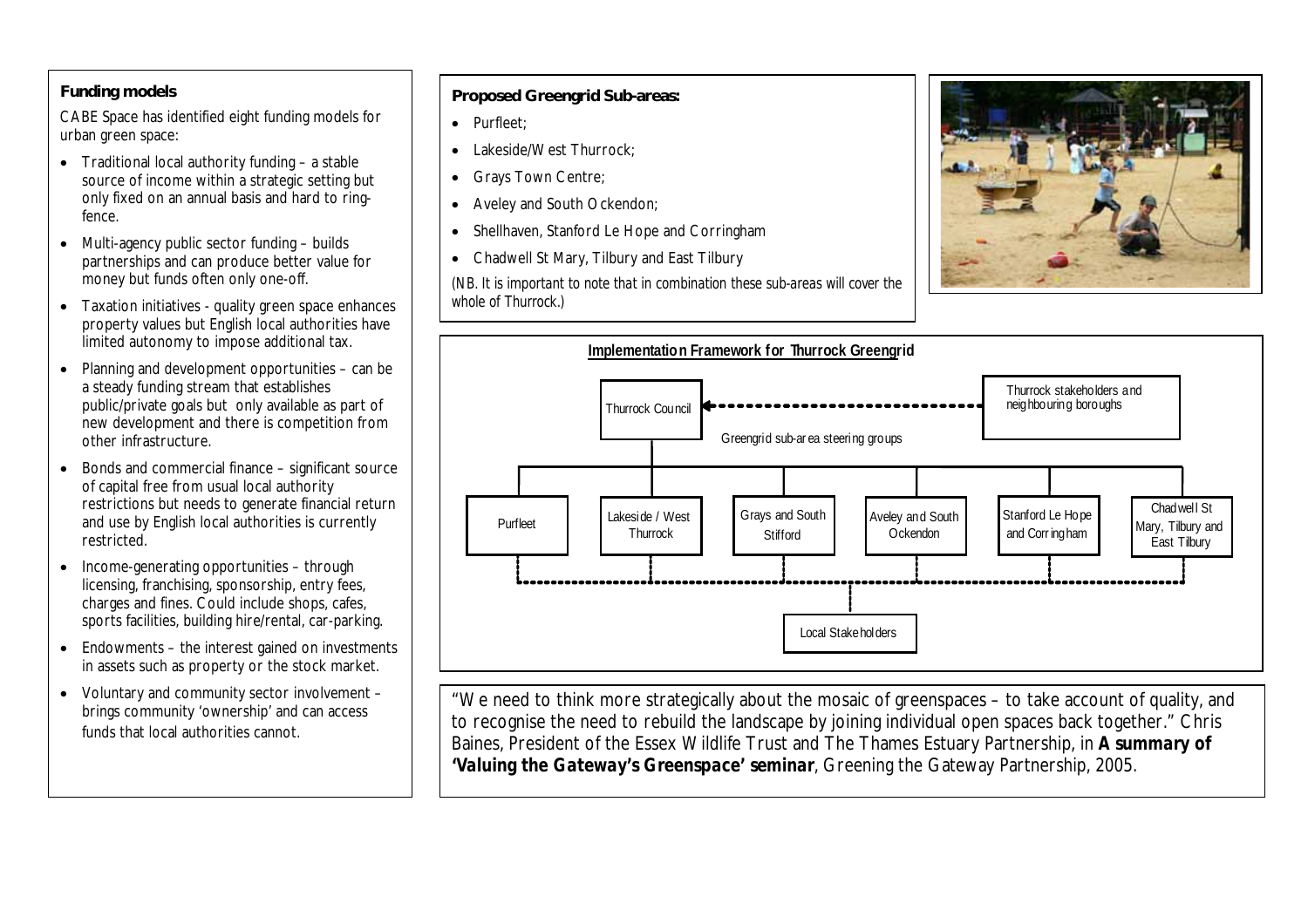# **NEXT STEPS FOR THE GREENGRID**

## **Role of Greengrid strategy**

The strategy is intended to inform decision-making across a wide range of partners activities including spatial planning of new infrastructure, as a development control tool, to prioritise funding for new and enhanced greenspace, and to inform community cohesion, cultural and educational activity

#### **Local Development Framework**

The Greengrid strategy will be used to inform policy within the upcoming Local Development Framework. In order to give weight to the proposals and principles which make up the Greengrid, the Council should push for the Plan to be adopted through the Local Development Framework process. Once the detailed implementation plan has been developed, this should be proposed for adoption as a Supplementary Planning Document in the LDF. In order to be approved as an SPD, the implementation plan will have to meet various criteria, and these should be identified prior to defining the implementation plan.

## **Greengrid guidelines**

It is proposed that the Greengrid strategy should be taken forward as a detailed guidance tool for developers and land managers. This guidance should be an easy to use tool that is not overly prescriptive but draws on Best Practice examples from many sources to inform enhancements of the Greengrid network in a locally distinctive way.

## **Greengrid action and partners group**

A Greengrid partners group should be established as part of the Environment Board and Action group structure, with relevant stakeholders invited to take forward key actions. A consultation workshop could provide an opportunity to make links with other stakeholders and key organisations in the area. Those with whom links should be sought include farmers and landowners, adjacent local authorities, water companies and the Highways Agency.

#### **Action-planning and funding**

Once the Greengrid concept and broad proposals as part of Greengrid are approved, the action and partnership groups should seek to develop a detailed implementation plan for the work. This would set out detailed proposals to be implemented as part of the Greengrid, prioritise these proposals, and develop a five-year action plan setting out the financial and resource requirements, and the approximate timescales for the work.

#### **Promotion**

In order to implement the Greengrid successfully, there is a need for public awareness-raising and education on the value of open space and the importance of outdoor recreation, as well as on-going promotion at member, developer and funding agency level. Investment in Thurrock's green resource should be undertaken alongside a campaign to encourage the local community to make better use of green space. This could be through development of local community-led action groups, educational and sporting activities or cultural and heritage events.



## **Key documents for reference**

- x Countryside Agency and Groundwork, (2005) *The Countryside in and around towns*
- x DEFRA/ODPM (2005) *Creating Sustainable Communities: Greening the Gateway - A greenspace strategy for the Thames Gateway*
- x ODPM (2002) *Planning Policy Guidance (PPG) 17: Planning for open space, sort and recreation*
- x Shaping Thurrock (2003) *Aspire: Thurrock Community Strategy*
- x Thames Gateway South Essex Partnership (2004) *Thames Gateway South Essex Greengrid Strategy*
- x Thurrock Biodiversity Action Group (2006) *Thurrock Biodiversity Action Plan 2006 – 2012: An action plan for the conservation of priority species and habitats in Thurrock*
- Thurrock Thames Gateway Development Corporation (2006) *Thurrock Spatial Plan Preferred Option*
- x Town and Country Planning Association (200*4*) *Biodiversity by Design: A Guide for Sustainable Communities*
- x Thurrock Council/CBA (2005*) Thurrock Landscape Capacity Study,*
- x English Heritage/CBA (2004) *Thames Gateway Historic Environment Characterisation Project*